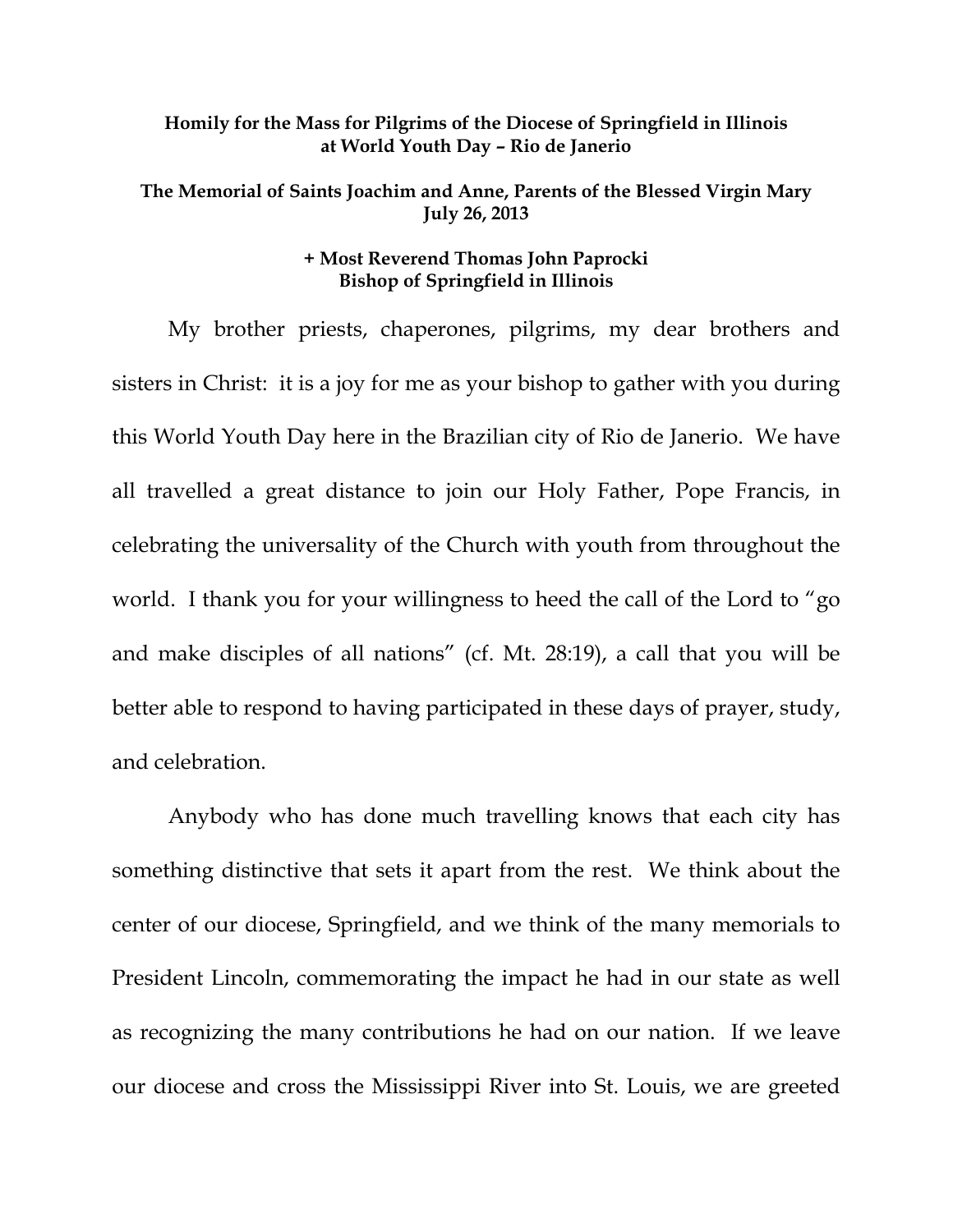by the Gateway Arch, symbolizing the city's geographic significance during the westward expansion of our county. As you entered into this city of Rio de Janerio, I am sure that it did not take you long to notice the mighty statue of Christ the Redeemer atop Corcavado Mountain. This statue which has, for the past eighty-two years, been the symbol associated with this city speaks of the strong Catholic tradition that exists not just in this city, but in the country as well, as it holds the distinction having more Catholics than any other country in the world. In his Message for World Youth Day, Pope-Emeritus Benedict remarks that "Christ's open arms are a sign of his willingness to embrace all those who come to him, and his heart represents his immense love for everyone and for each of you."1 It is that love of Christ that we have come to experience in a profound way, so that we might take that love back home with us and share it with those we encounter in our daily lives.

 In our Gospel for today, we hear Jesus speaking in the terms of seeds being sown in the ground. We know that seeds are just the beginning of a complex process. They are not to remain what they are, but are called to grow up and produce fruit. This parable is a very apt description of the spiritual life of Christians.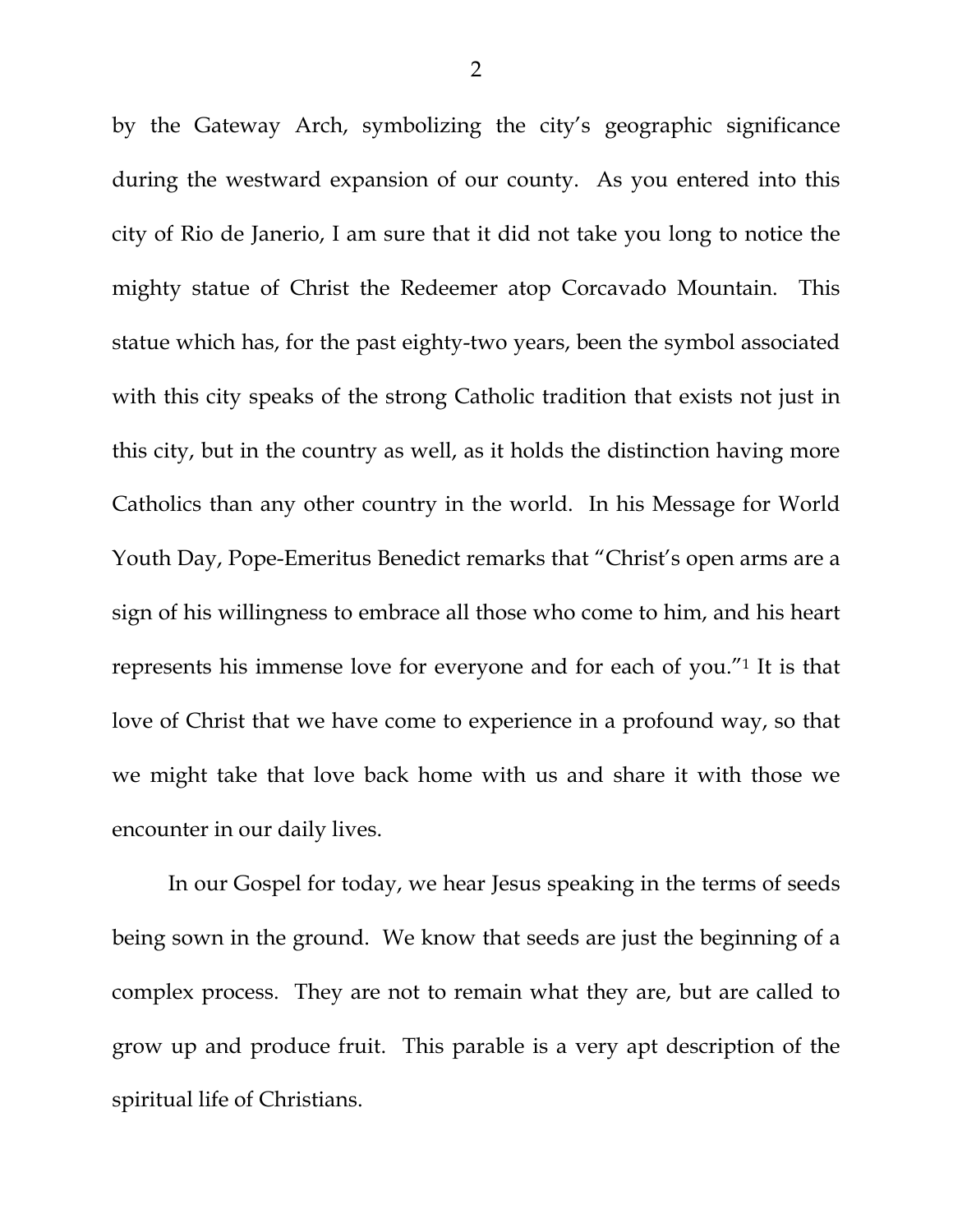In our Baptism, we receive this seed of faith which is intended to grow, not to remain dormant. In order to help that faith grow, we need to make sure that we provide an environment which is conducive to that growth. The regular practice of prayer, studying the faith, reading the Scriptures, and receiving the sacraments is the sure means of giving that seed of faith the best chance to grow up and bear fruit. Your participation in World Youth Day is another effective means of enhancing that soil to be able to bear even greater fruit. Any time we go on a pilgrimage like this, we have to make sure that we always keep this goal in front of us. You have certainly already had, and will have many fun and enjoyable experiences while here in Brazil, almost as if you were on a vacation. It is not a bad thing to have those joyful experiences, but they can never take the place of approaching this trip with the primary focus of deepening your faith and then renewing your commitment to being disciples in your everyday lives.

But the benefits of growing in your faith are not just for you alone. What you will gain from this experience is meant to be shared, just like fruit grown from a seed. If the fruit just remains on the tree and is never shared, what good is it? The same is true with the fruits of a deepened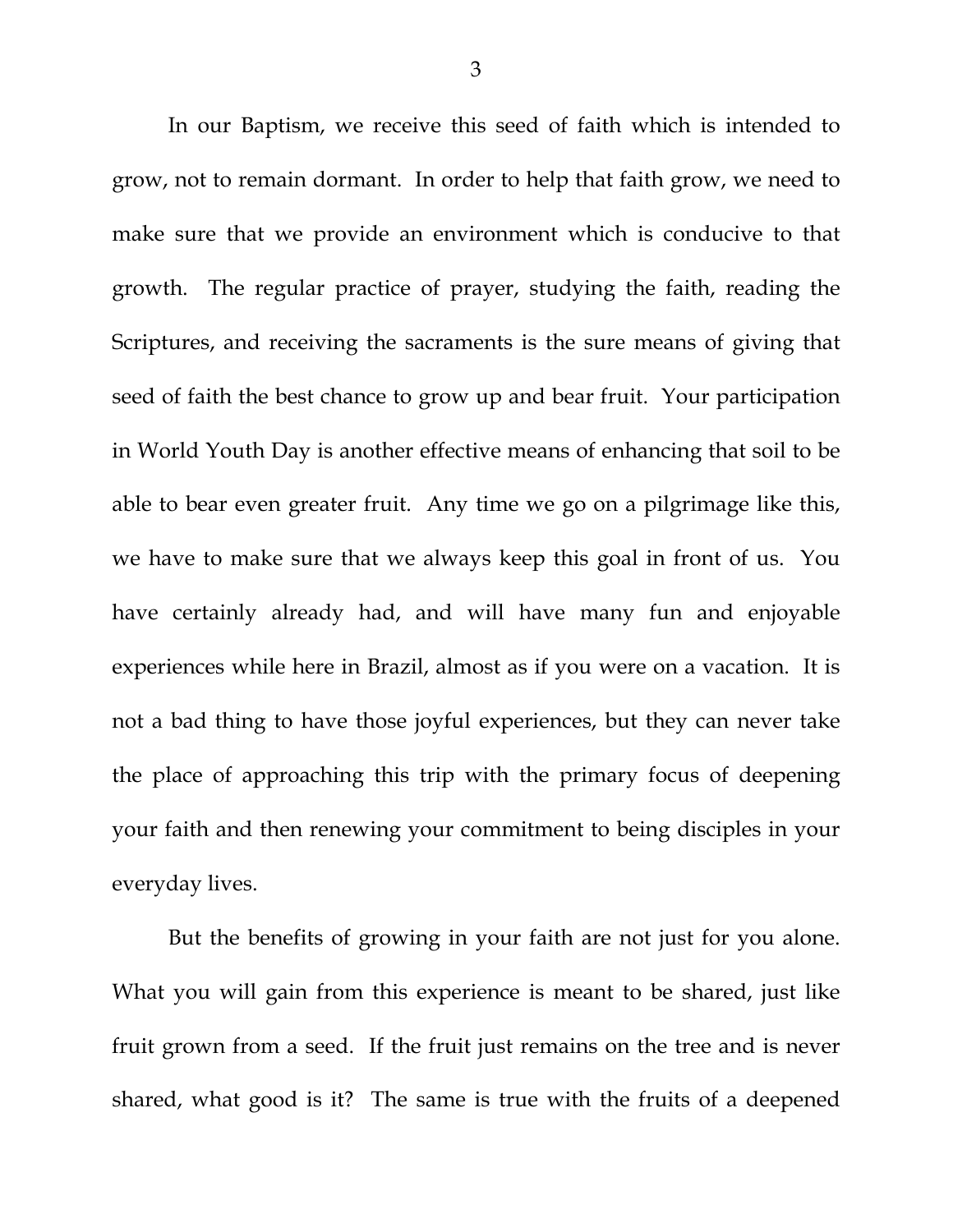faith. You are called to share these gifts with those in your schools, your parishes, your families, and your communities when you return home. As your bishop, I count on and look forward to the contribution that you will provide in spreading the Good News to the people of our diocese.

 In his Apostolic Letter announcing the Year of Faith, Pope-Emeritus Benedict writes:

What the world is in particular need of today is the credible witness of people enlightened in mind and heart by the word of the Lord, and capable of opening the hearts and minds of many to the desire for God and for true life, life without end."<sup>2</sup>

This credible witness is exactly what you are called to bring back home with you, having been strengthened yourself by the witness of more than a million young people from every corner of the world who demonstrate joy and enthusiasm for their faith. It is a witness that shows that living our faith is not a burden, but a joy.

In his Homily for Palm Sunday, our present Holy Father, Pope Francis said:

Young people must say to the world: to follow Christ is good; to go with Christ is good; the message of Christ is good; emerging from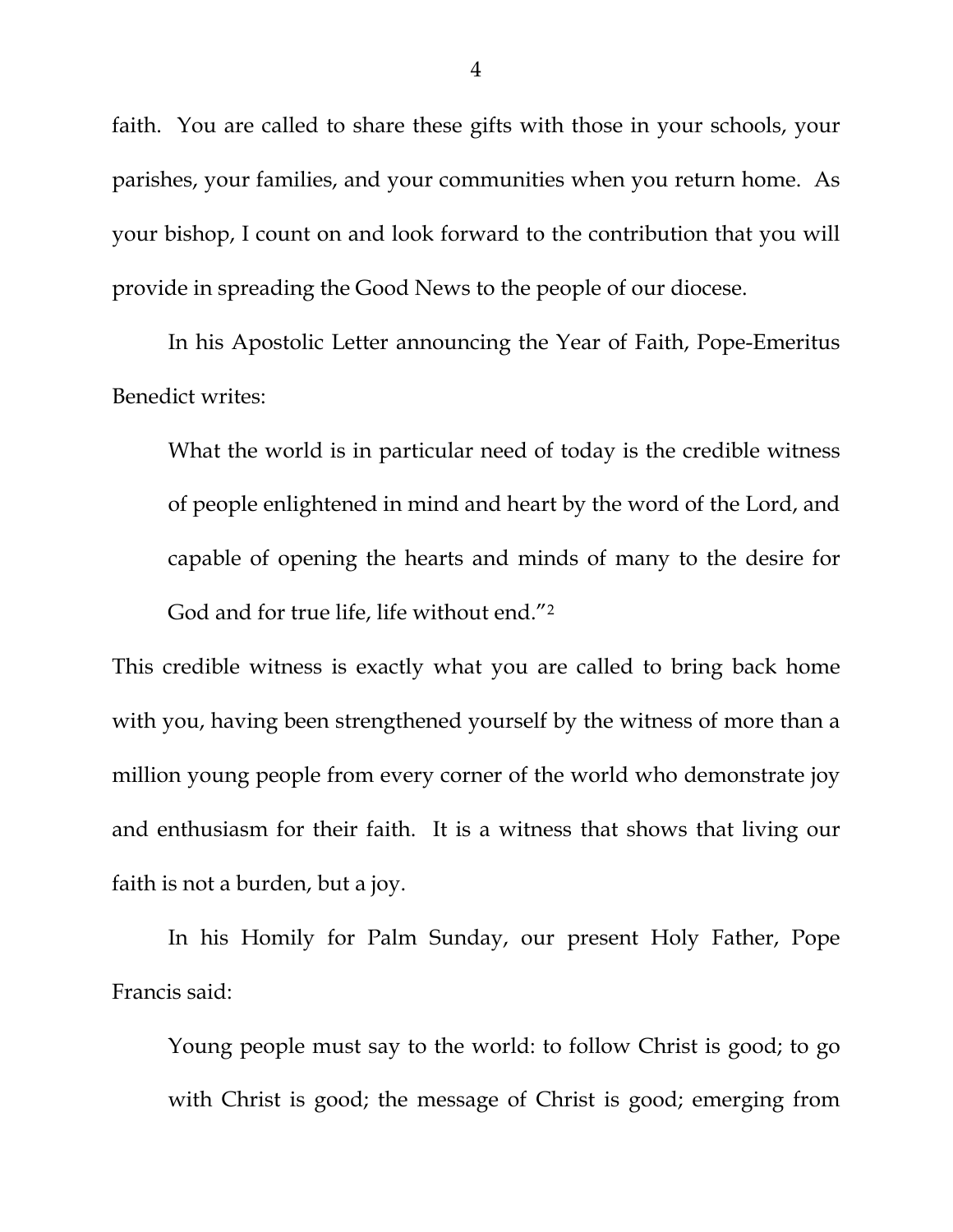ourselves, to the ends of the earth and of existence, to take Jesus there, is good!"3

 Admittedly, it will likely be more challenging to provide this witness when you are not surrounded by so many people who share that same view of the faith as something good and worth following in their daily lives. As young people, you face many challenges that attempt to lure you away from being faithful to the teachings of Christ and His Church. It is not always the most popular thing to do and it can even result in our being criticized for standing up for what it true and what is good. But do not lose courage. What God is asking of you is not impossible. He will provide for all that you need, even the strength to suffer ridicule or persecution because of your faith. But we must not let the threat of suffering for our faith bring us fear. As St. John reminds us: "perfect love drives out fear" (1 Jn 4:18) May your experience of Christ's love during this time of World Youth Day motivate you to go forth and share that love in joy with those you live with on a daily basis. As Pope-Emeritus Benedict so beautifully concludes in his message for this gathering

As the great statue of Christ the Redeemer in Rio de Janeiro shows, his heart is open with love for each and every person, and his arms